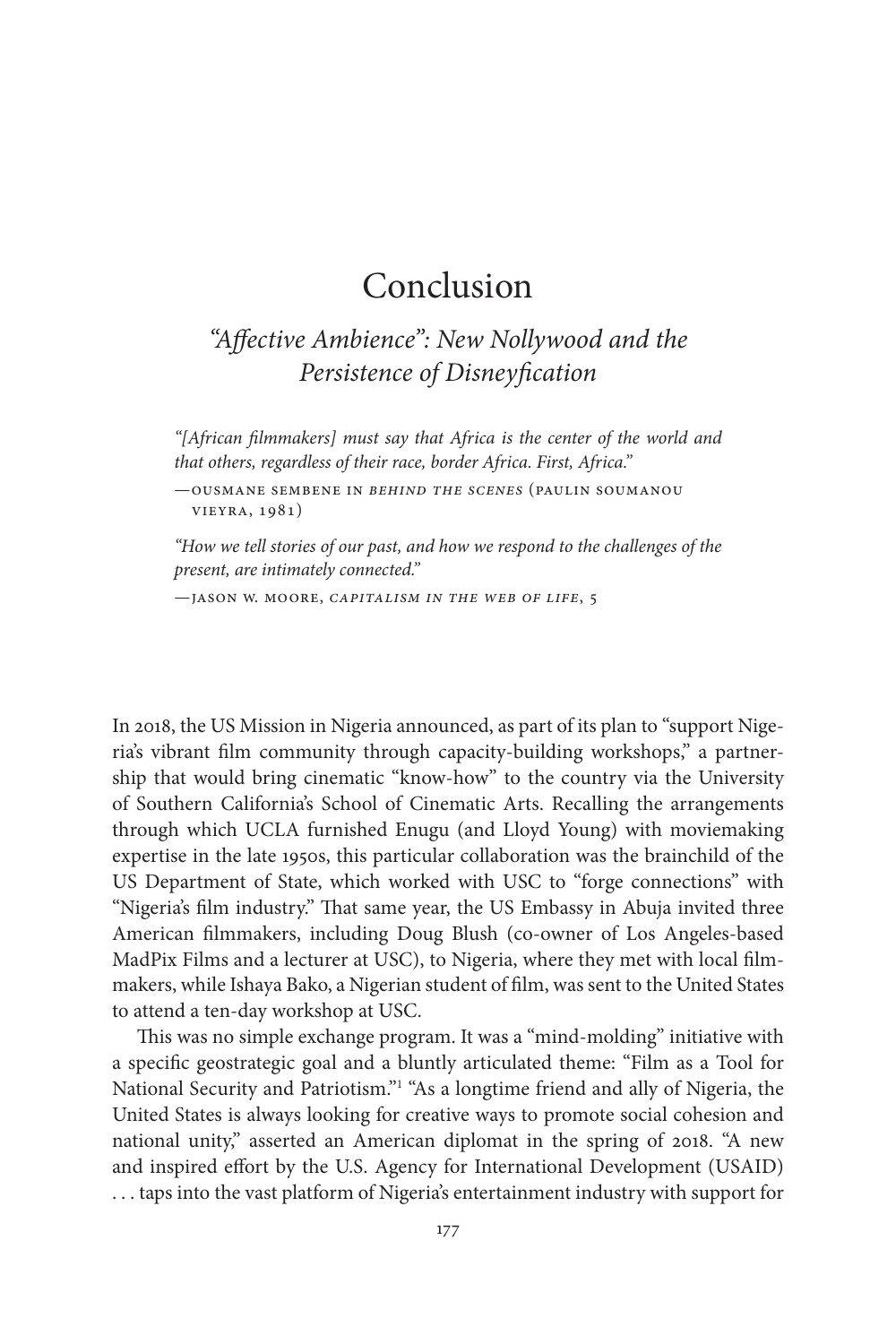a new television drama that tells a story underrepresented by 'Nollywood'—the struggle to live, love, and survive in the embattled Northeast." Funded by USAID, the series in question, entitled *In Love and Ashes* (2018), is set in Maiduguri and depicts the factors "fomenting radicalization and insurgency" in that northeastern city. Offering the "moral message" that "all Nigerians must rise above ethnic and religious differences" in order to "overcome extremism," the series is, in many ways, the twenty-first-century televisual heir to the strategies of "containment" of *The Mark of the Hawk*.<sup>2</sup> Translating the earlier film's anticommunism into a moral tract against Islamist extremism, the series is an expression of the US state's commitment to stanching the spread of such radicalism, whether in Afghanistan or Nigeria. As W. Stuart Symington, the United States Ambassador to the latter country from 2016 to 2019, put it at the gala launch of the series, "We're here today to make sure this message gets out, to make sure *this* story becomes *your* story. It is a universal story about love bringing people together."3

Symington's contradictory remarks can themselves be traced back to *The Mark of the Hawk* and an era in world history in which the United States exported anticommunism in ways both specific—with carefully selected regional targets like Enugu—and "universal." For all the production's exploitation of Nigeria, *The Mark of the Hawk* is set in an unnamed country and trades in generalities, political and religious clichés readily transferrable to other cultures and contexts. Still, the film was a measure of American determination to shape Nigeria's postcolonial reality. Making sure *this* story—a distinctly United States-friendly story—becomes *Nigeria's* story remains, as Symington's words suggest, an explicit goal of diplomatic relations that play out on the terrain of screen media. On another occasion, Symington spoke of "the partnership between creative Nigerians and Americans," and he made special mention of the constructive potential of fantasy: "When ideas become intellectual property, they literally create new fields from dreams and grow enterprises that no walls can contain, creating new jobs out of imagination and new opportunities at the speed of inspiration."

It is hardly surprising that, in offering these remarks, Symington cited Walt Disney as the progenitor of such "Imagineering." The field of film and media studies might not recognize Disney's incursions into the African continent, but Symington surely does. Throughout 2018, the ambassador publicly praised the initial efforts of Disney (and secretaries of state Henry Kissinger and Charles W. Robinson) to "penetrate" Nigeria in the 1970s. In Symington's view, those efforts had finally come to "natural" fruition with the release of *Black Panther* in 2018. In recognition of Black History Month, the US Consulate in Lagos hosted a private screening of the Disney juggernaut at FilmHouse's IMAX theater in Lekki.4 Echoing many another American visitor to Nigeria, Symington proudly declared, "I have met Nigerians who are living proof that Nigeria's greatest resource is the Nigerian people, not oil or gas, soil or minerals, water or sunlight."<sup>5</sup> But Hollywood has always used that line: people mean tickets sold and theaters occupied.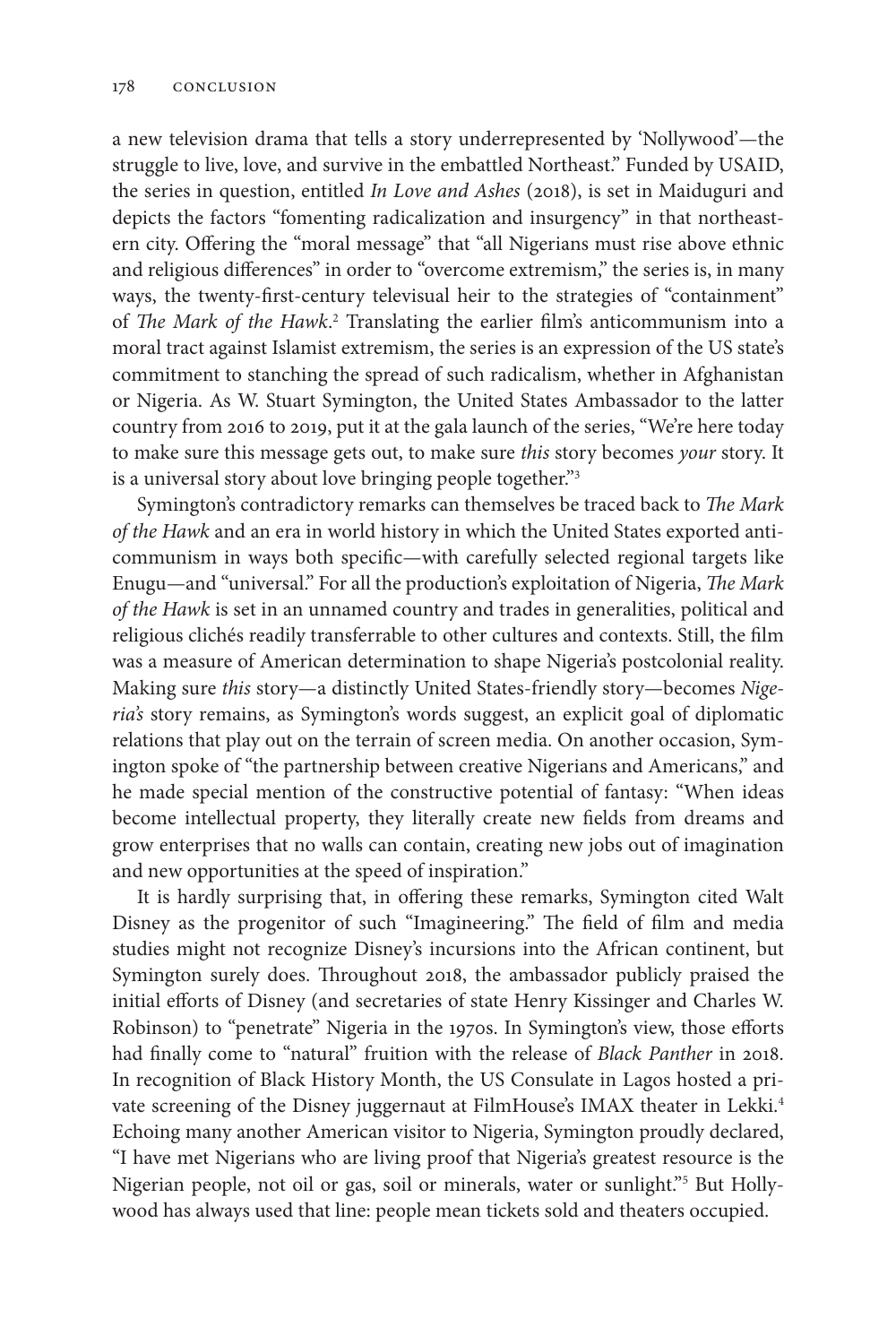Just two years later, the coronavirus pandemic forced Nigerian multiplexes to close temporarily. Writing a few years before the pandemic, Moradewun Adejunmobi recognized "increases in the rate of theatrical exhibition of commercial films" in Nigeria, and wisely noted that "there is room for both speculation and informed judgment." Her conclusions, which neither posit a theatrical renaissance nor reject the significance of the big screen, are worth quoting in full:

If, in particular, ready access to the highest number of cinema theatres per capita in the world has not prevented an upsurge in streaming in the United States and Western Europe, there is little reason to think that the construction of additional theatres in a few African countries will reverse the general trend towards growing consumption of African movies on small screens in a part of the world with much lower levels of disposable income for leisure activities. Instead then of a zero-sum game where one form of film spectatorship displaces other forms, spectatorship on small screens at home and on larger screens outside the home will very likely continue to shape the relative status of both types of screens and feature films watched on either screen.<sup>6</sup>

The pandemic has certainly further complicated matters, but it has not created a zero-sum game. While some Nigerian venues have gone out of business, victims of quarantines and curfews, many are responding with ingenuity to the crisis, introducing social-distancing measures, instituting temperature checks, and acquiring special air-filtration systems, much as their predecessors, spurred on by American manufacturers and trade publications, embraced roofs and cooling systems. In the late 1970s, Disney defined the "problem" as the "lack of [a] suitable number [of] movie theaters," but the conglomerate also expressed considerable optimism, declaring that, in due time, that "problem" would be "overcome."7

Disney did not, of course, anticipate a global pandemic. Nigerian cinemas were forced to close for seven and a half months during COVID's first year—from March until October 2020 (though some reopened as late as November). Through the efforts of the Cinema Exhibitors Association of Nigeria (CEAN), a trade organization representing theater owners, companies like FilmHouse and Silverbird were able to put pressure on the government to safeguard the big screen through tax breaks and other subsidies. "You let the cinemas die, and one of the biggest, loudest voices of the industry is dead," said Moses Babatope, a co-founder of Film-House. CEAN's exhaustive lobbying efforts helped to keep cinemas alive even through the "second wave" of COVID that struck Nigeria in late 2020. As the pandemic gained ground in Nigeria, so did End SARS, a campaign to combat police brutality in the country. To some, the concurrence of mass protests and a deadly pandemic spelled doom for theatrical film. As mentioned, a few cinemas went permanently out of business in 2020, but none of those were FilmHouse locations.

2019 was FilmHouse's most successful year in terms of box-office revenue, with over five million tickets sold. While the pandemic ensured that the company would not be able to maintain, much less surpass, such high numbers, Babatope is optimistic. He even credits the pandemic with at least temporarily reversing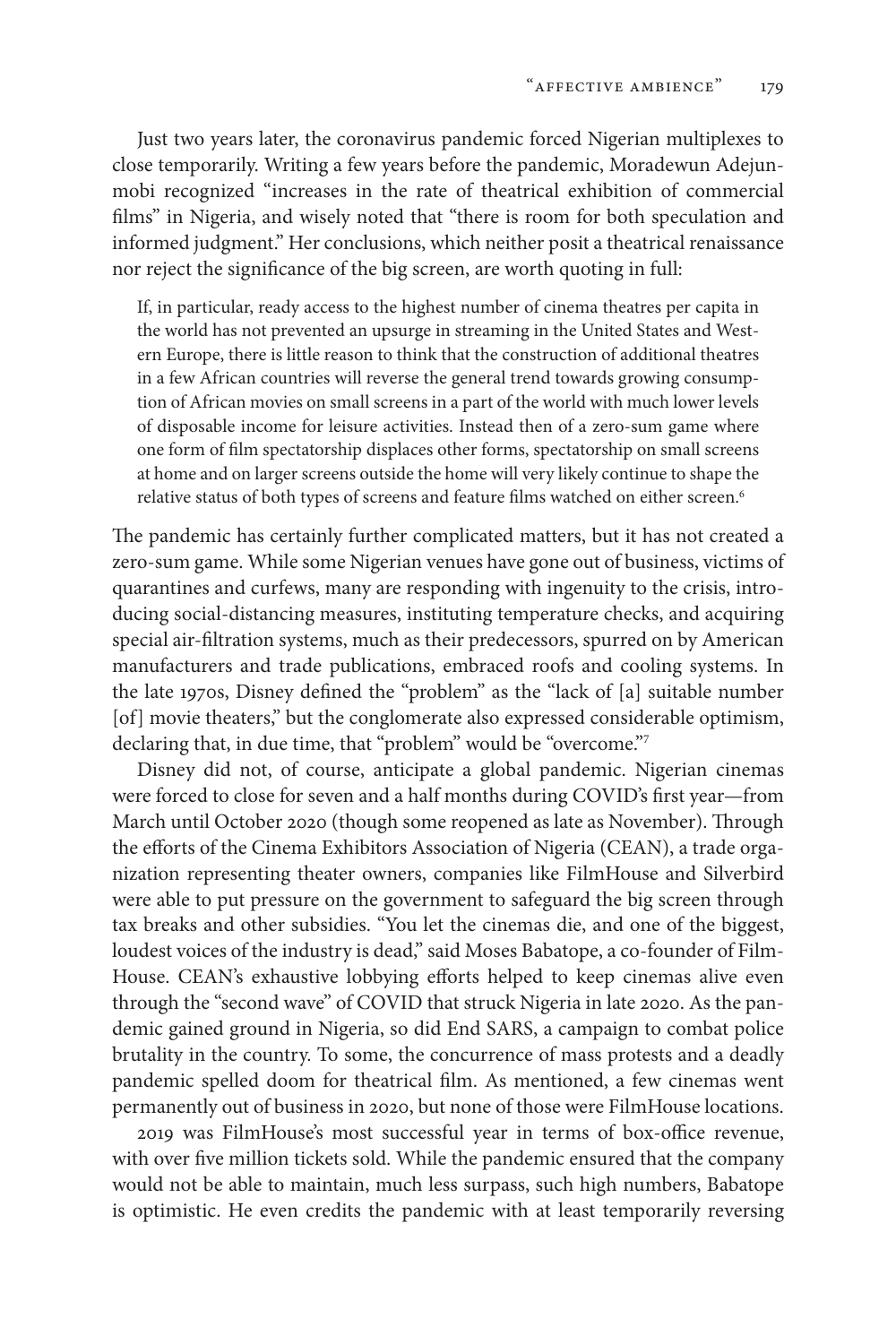the typical split between Hollywood exports and "homegrown" Nigerian films. He estimates that, in 2020, that split favored Hollywood properties at 55 percent of screen space to Nollywood's 45 percent. But, according to his calculations, in 2021 Nollywood took up a whopping 65 percent to Hollywood's unprecedentedly meager 35 percent. "Local films have really, really come to the aid of Nigerian cinemas," Babatope said in the spring of that year. "Without local films in the Nigerian cinema spaces . . . a lot of companies would have gone bankrupt" amid the pandemic-induced halting of Hollywood exports.

Still, his enterprise remains tethered to the familiar paternalist language of Hollywood internationalist "uplift." For even as he celebrates Nollywood's capacity to keep the multiplexes afloat during a global pandemic, he also expresses his hope that "Hollywood will encourage more cinemagoing, more appetites"—that the Marvel imprimatur, among others, will magnetize aspirational Nigerians. Whether Babatope "really" believes this statement is immaterial. Because his company is the exclusive licensee of Disney and Warner Bros. properties in Nigeria, Ghana, and Liberia, it is a statement that he is clearly obliged to make.<sup>8</sup>

## NETFLIX NOLLYWOOD

"Developing" Nigeria has long been an idée fixe of Hollywood, however one chooses to define the industry. If the notion of Nigeria as a significant market for Hollywood was seemingly held in abeyance during the last decades of the twentieth century, it has returned with an astonishing force in the twenty-first, spurring the emergence of a vast and ever-expanding "economy of experiences," at the practical and symbolic center of which is multiplexing. This most recent period of excitement needs, however, to be incorporated into a longer history that stretches back at least to the late colonial period. This longue-durée approach, encompassing the temporal extremes of decolonization and the more recent explosion of interest in Nollywood as a source of revenue for Disney, IMAX, Amazon, Netflix, and others, is essential for a firmer understanding of Nigeria's current, past, and possible future positions in the global capitalist grid. This is particularly so amid the belief that the United States "should throw off any restraint on its ability to retaliate against economies that it consider[s] to be discriminating against it." The MPAA made a show of penalizing Nigeria in 1981, via an embargo (of sorts) that lasted over two decades, during which time, and hardly coincidentally, Nollywood emerged as a significant media industry.<sup>9</sup> Hollywood, which, as this book has shown, had a major hand in the "rigging of the decolonization process," continues to impose its own economic paradigms on Nigeria and Nigerians.<sup>10</sup>

My interest has been in the "particular visions of global relation" that are "lost in Western theorizations of Africa," especially those theorizations that originate in the field of film and media studies, and that tend to ignore Africa altogether.11 Western competitive interests have, in fact, never overlooked the African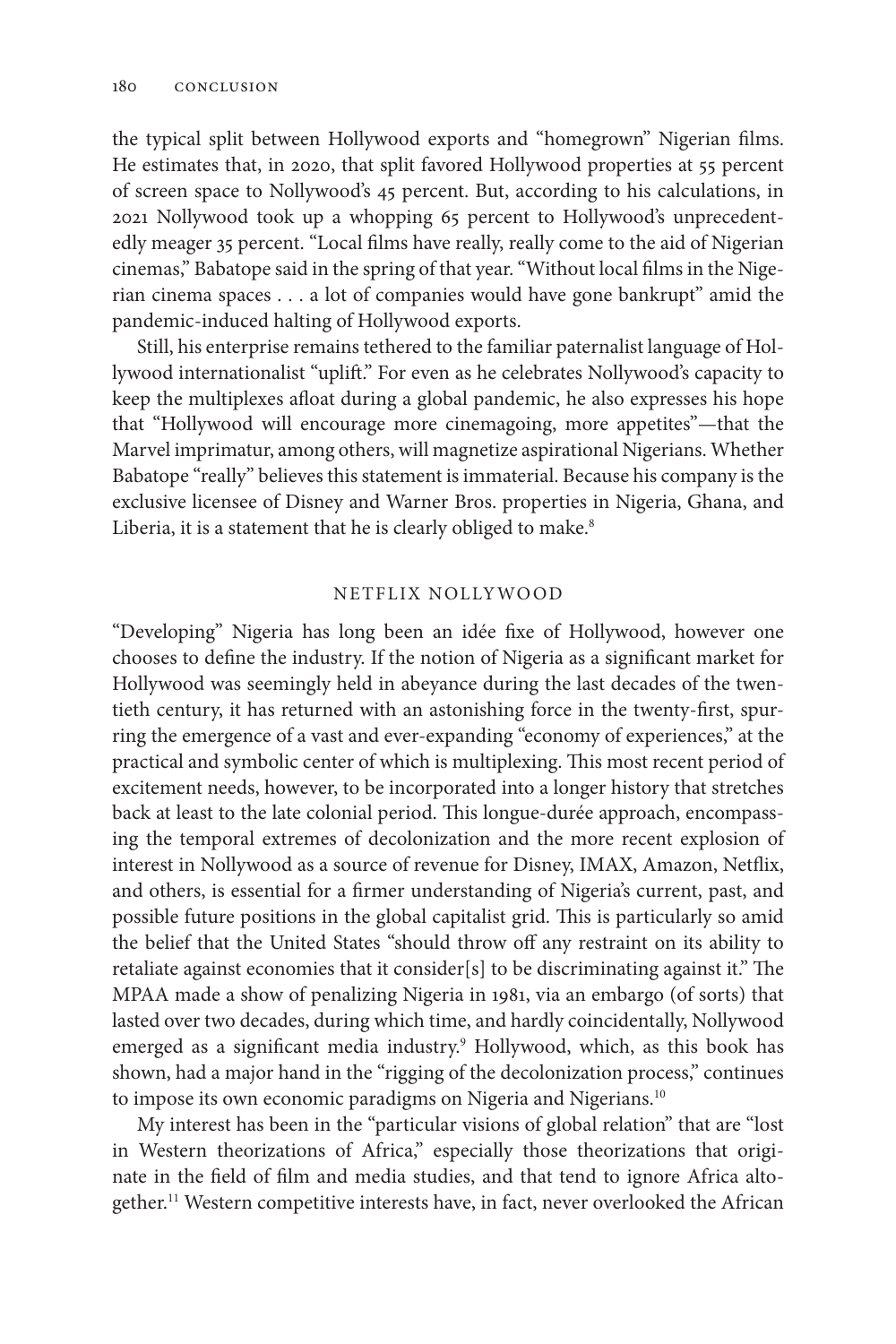continent, which has always been implicated in "idioms of capitalist ascent."12 To put it in more specific terms: Nigeria has never been beyond Hollywood's global consciousness, and my goal has been to examine this history, "tracing out the lines of interrelation" that demand a fresh approach to Hollywood historiography and a deeper sense of the longstanding "multidimensionality of global integration."<sup>13</sup> *Cinematic Independence* is the story of, to borrow from Moses E. Ochonu, "seemingly contradictory entwinements and symbioses that are rarely acknowledged."<sup>14</sup>

The field of film and media studies is arguably still stymied by the perceptual legacies of racist epistemologies and ethnocentric methodologies—by a sense of Africa as a source of "picturesque alterity" and a "confirming distance," "a world of strange difference largely disconnected from time."15 Recall, for instance, Dudley Andrew's influential insistence that Nigerian films are "'movies-that-are missing,' movies that circulate outside our discourse," and that are "significant by virtue of being insignificant to us." Andrew's essay ends with a universalizing justification for its own myopia—its own refusal to take seriously Nigeria's constitutive role in the development of media industries both at home and abroad: "Ultimately, the vitality . . . of [Nollywood] attests to a force before which philosophy and criticism stand hopelessly in awe."16 Such hopelessness may be a condition of certain parochial philosophical approaches and critical practices, but it is hardly a reason to shy away from the serious, committed study of media produced in, by, and "for" Nigeria, whatever the Nigerian state's configuration at a given time. The task of understanding Nigeria's role in the liberal political economy of capitalist imperialism is not a "hopeless" one, or remotely "scary," as Andrew described it in 2016.<sup>17</sup> It simply requires hard work.

I have endeavored to demonstrate how a focus on Nigeria—ignored by film theory and historiography in inverse proportion to its industrial importance to American capital—demands new approaches to Hollywood history. Hollywood has long played a part in efforts to pull Nigerians "into the flow of 'real time' and instill in them proper economic postures."18 It has thus been a significant engine of broader political efforts most commonly associated with but hardly reducible to Cold War cultural diplomacy. In acknowledging some of the salient points of intersection between Hollywood and Nigeria, I am indebted to the work of Jeremy Prestholdt, who proposes that "global relations consist of reciprocities that trouble unilinear accounts of global integration." To deny these reciprocities is, as Prestholdt puts it, "to dispossess 'peripheries' of their global historical relevance."<sup>19</sup> It is to continue to act as if Nigeria doesn't matter-or as if it matters only "indirectly."

Nollywood's growing orientation toward corporate modes of financing, production, distribution, and exhibition means that business is restricted by more than just Hollywood trade practices and US trade law. Local powerhouses like FilmHouse and EbonyLife TV are effectively reproducing, on a smaller scale, the asymmetrical arrangements established and maintained by American giants.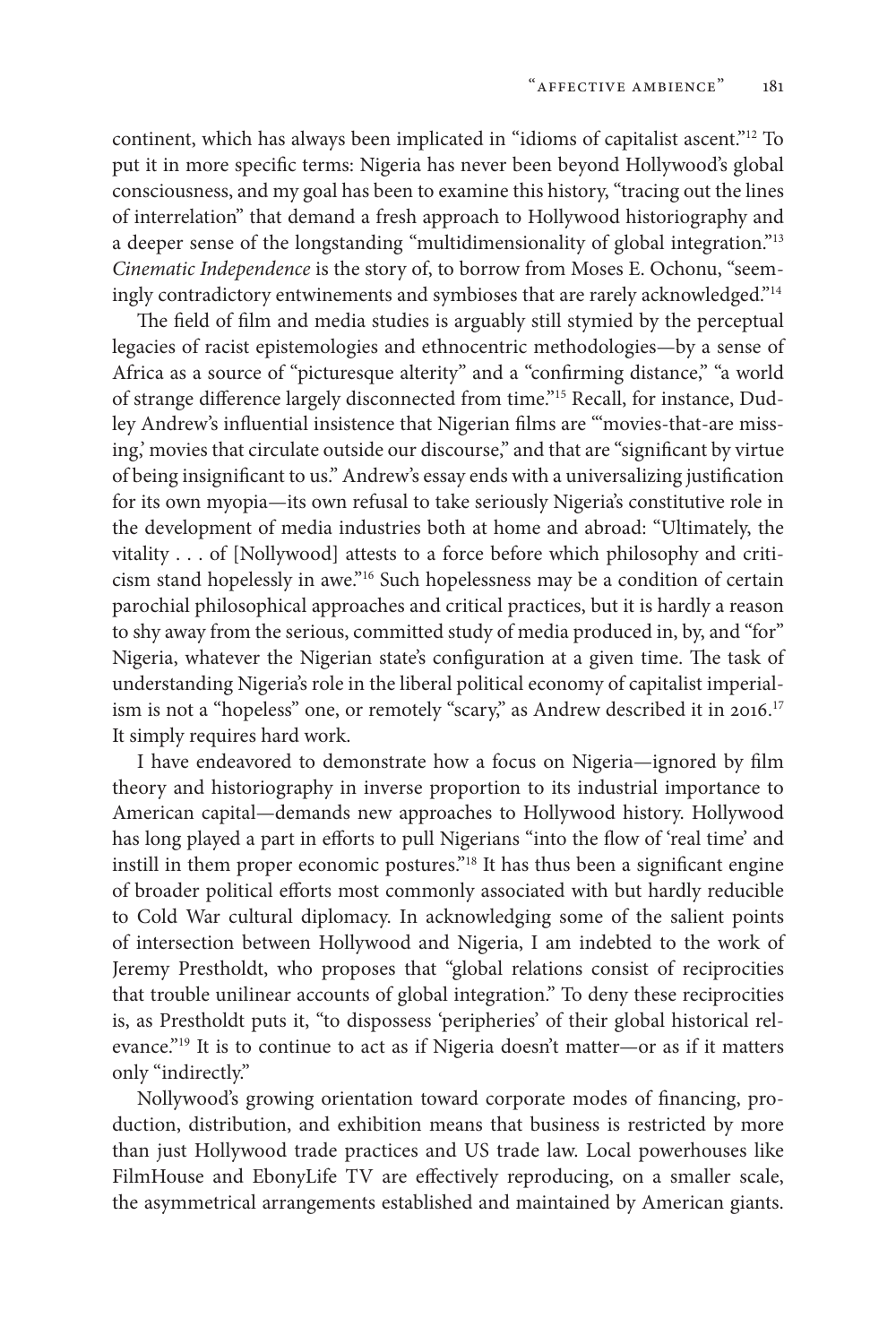Exhibition requirements dictate the form of New Nollywood films, and streaming services further shape the realms of possibility. Asked what Netflix means for Nollywood, director Daniel Oriahi said bluntly, "Not money"—at least, not in the short term—"but exposure. It means that, when you visit the United States, people will say, 'Oh, I saw your film on Netflix.'"20 Oriahi's association of Netflix with the United States is telling. It evokes not merely the protracted period during which Netflix was not available on the African continent (despite the company's much-publicized foray into the distribution of "African" cinema with *Beasts of No Nation*), but also the continued difficulty of streaming feature-length films in relatively bandwidth-poor places like Nigeria.<sup>21</sup>

Notwithstanding its foundational association with the convenience of at-home spectatorship and its often antagonistic relationship with traditional exhibitors, Netflix, Oriahi surmises, has the cachet in the United States that the multiplexes enjoy in Nigeria. This lofty status is linked to the (obviously false) perception that a certain curatorial discernment leads as much to a film's streaming as to its exhibition at, say, Silverbird's Victoria Island multiplex. Ironically, Netflix is embracing Nollywood films at the very moment that the streamer's own original content is multiplying at an astonishingly rapid pace. This deluge of "Netflix originals"—inescapable on any Netflix account, regardless of geographic location or algorithmic "personalization"—conceivably evokes Old Nollywood's legendary productivity, its awesome annual output of "bad" straight-to-video films. Nollywood is becoming more like Hollywood, in terms of corporate financing and production values, just as Hollywood, exemplified by Netflix and its steady stream of substandard films, is becoming more like Nollywood. The two industries seem locked in an embrace presaged by nearly one hundred years of American capitalist incursions into Nigeria.

Oriahi's *Taxi Driver: Oko Ashewo* (2015), a feature-length dark comedy that the director made in just eleven days, opened on a total of 150 screens in thirty cinemas throughout Nigeria—impressive figures that suggest just how far the country had come, by the fall of 2015, from the low point of the immediate pre-2004 period, when there were no multiplexes to be found there. However impressive, such figures are still, of course, dramatically short of those that characterize cinemagoing in the United States, which has tens of thousands of indoor screens, a tiny minority of which have ever featured Nollywood films (and never for longer than a couple of weeks at a time). The relationship between Hollywood and Nollywood is therefore hardly what is known in US trade discourse as a "reciprocity regime": Hollywood's access to the Nigerian theatrical market is not and has never been contingent upon the availability of US theater screens for Nigerian films. Nigerian government quotas have never imposed the kind of exchange requirements that would guarantee American theatrical real estate for Nigerian movies.

Still, a certain protectionist impulse persists among some Nigerian filmmakers, and it is occasionally dramatized in their work. Take, for instance, Kayode Kasum's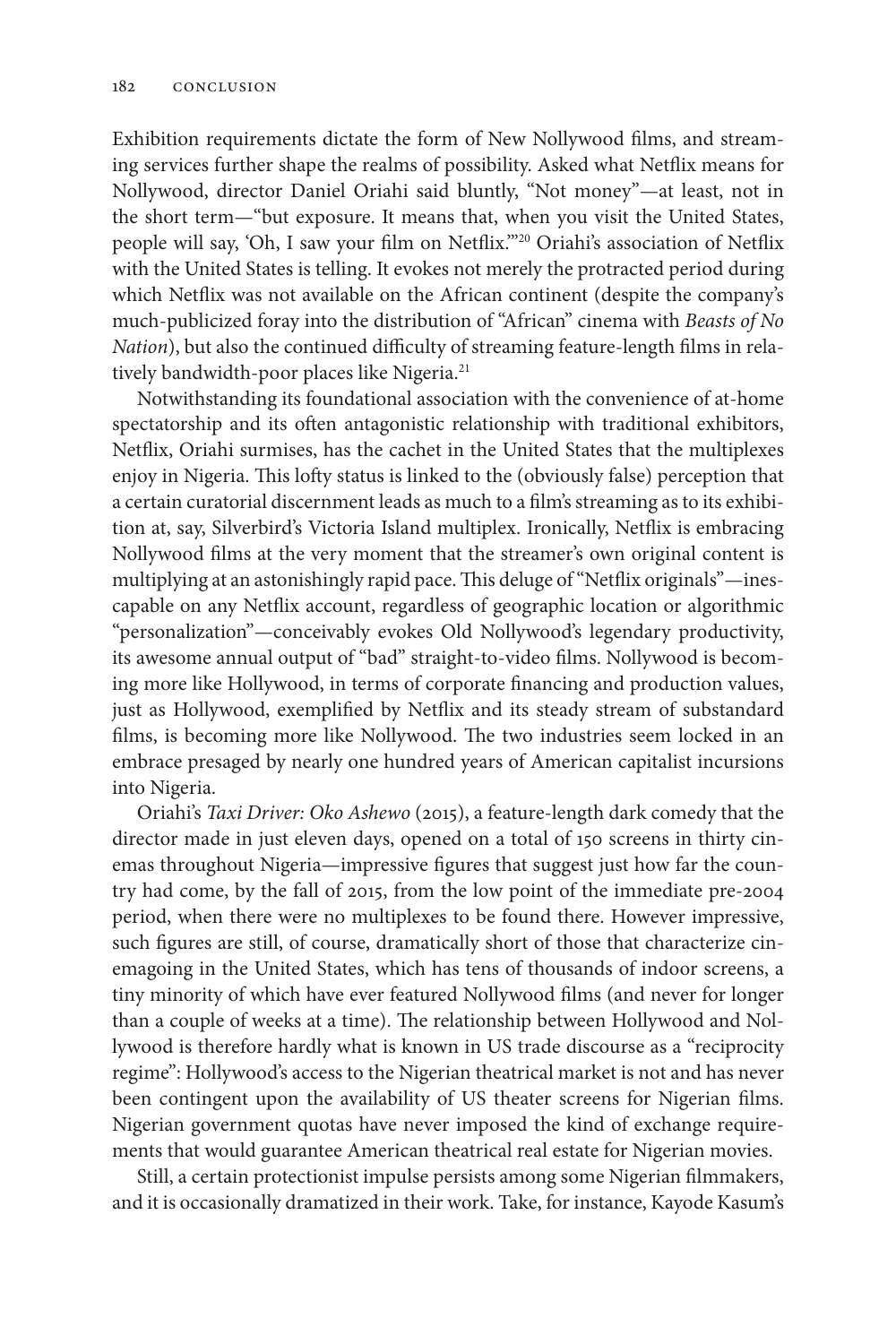*Oga Bolaji* (2018), which, the director maintains, was intended as a principled corrective to the kind of big-budget Nollywood film that focuses exclusively on the wealthy, glamorous denizens of Victoria Island and other elite enclaves. Kasum's lively melodrama is a breath of fresh air—both a throwback to such Nigerian classics as Amaka Igwe's *Rattlesnake* (1995–1996) and Tade Ogidan's *Owo Blow* (1996–1998) and emblematic of the New Nollywood style of immaculate widescreen cinematography. Frequent aerial shots show not the glitz of Victoria Island but the congestion of the mainland marketplaces. This, the director maintains, is his tribute to the "99 percent"—to precisely those struggling masses strategically excluded from the sanitized likes of Biyi Bandele's *Fifty* (2015) and other featurelength commercials for Amen Estate, the posh development on the Lekki Peninsula, where all the mansions look alike and where IMAX screens await the affluent. The Nigerian writer David Hundeyin refers to such New Nollywood films as "Island Opulence porn," calling attention to the genre's relationship to classism as well as to sheer fantasy: "Watching these movies is like either watching how poor people imagine rich Nigerians live, or watching rich Nigerians depict how they want people to think they live."22 As Hundeyin points out, the wealthy communities of Victoria Island, Ikoyi, and Lekki are subject to some of the worst effects of climate change and suffer from some of the same public-sector failures as their less privileged counterparts. Banana Island, the artificial atoll that *Forbes* magazine has hailed as the most expensive neighborhood in Nigeria, regularly floods and often reeks of raw sewage.23 Parkview Estate, the luxury suburb of Ikoyi, is riddled with giant potholes, though none of these are ever framed by the films set and shot there. Realism, then, is not necessarily the goal of New Nollywood filmmakers committed to particular corporate visions that call for the careful exclusion of such unseemly elements.

Kayode Kasum, who was only in his mid-twenties when he made *Oga Bolaji*, admires the Nigerian filmmakers who came before him. He understands Old Nollywood as an emphatically local enterprise untouched by corporate pressures, whether imported or "homegrown." At one point in *Oga Bolaji*, the title character, a forty-year-old former highlife musician played to perfection by Ikponmwosa Gold, delivers a monologue that powerfully expresses the stakes of globalization and the importance of supporting the local economy: "Buy made-in-Nigeria products!" he urges his audience of friends and coworkers. "When you buy from abroad, you help *them* to grow *their* industries. You make foreign companies—and foreign countries—rich. Buy Nigerian!"

If Kasum hoped that Nigerians would have the opportunity to do just that by purchasing tickets to see his small independent film on the country's largest theater screens, he found himself stymied by some of the political-economic conditions that this book has detailed. Yet Kasum is hardly alone. Nollywood icon Genevieve Nnaji, attempting to book her directorial debut *Lionheart* (2018) in Nigerian cinemas, soon discovered, as she put it, "that the very people who pose as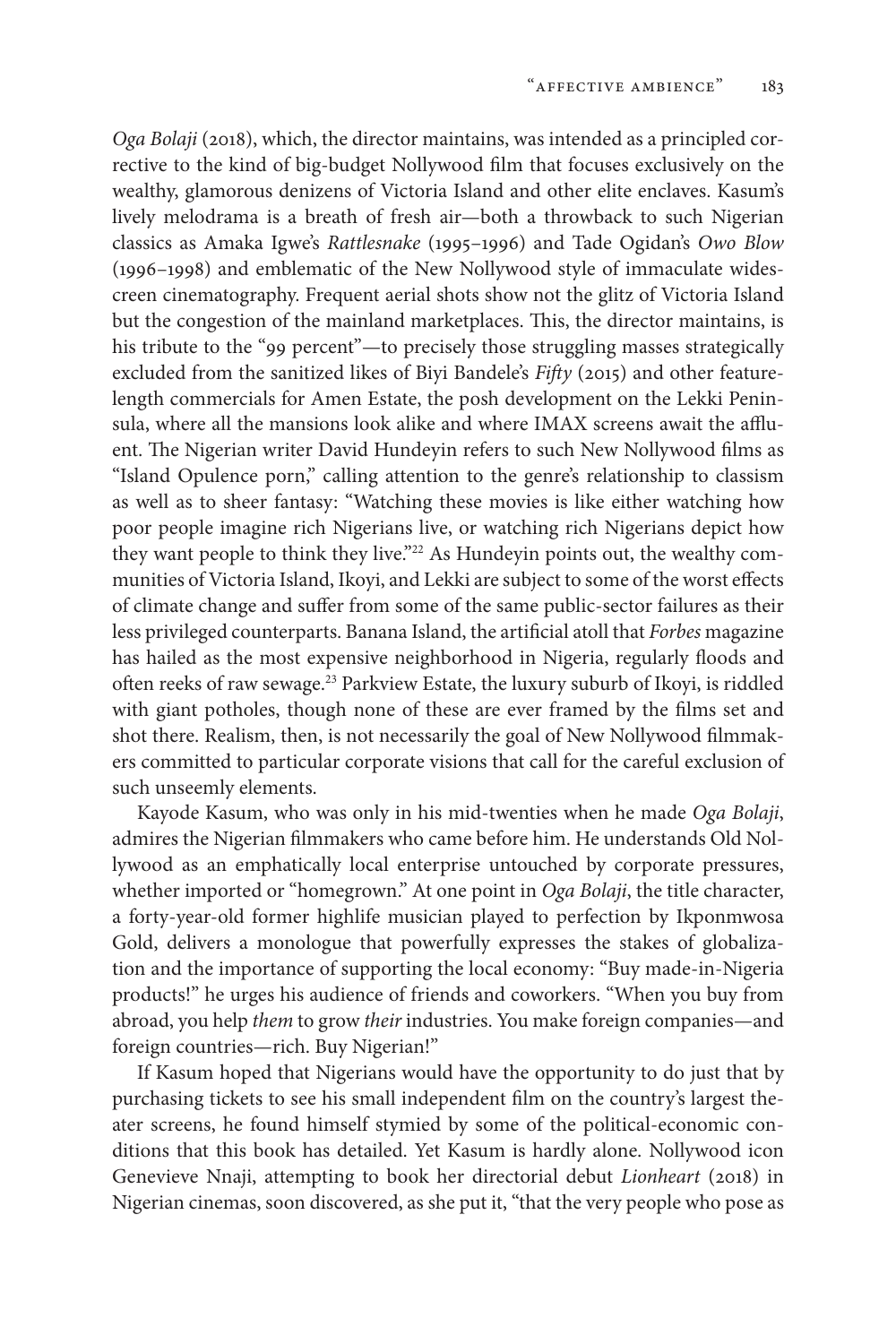Nollywood supporters . . . are the very same people frustrating the efforts of filmmakers." In December 2018, she complained that "FilmOne, one of the major film cinema distributors, has categorically refused to distribute *Lionheart*, primarily because they have no stake in it. They are currently invested in a couple of [their own] movies showing in the cinemas and want to protect their assets at all costs. Monopolizing the market . . . is their strategy. . . . The sheer audacity." There can be no better illustration of the anti-competitive character of vertical integration than FilmHouse's refusal to book a big-budget Genevieve Nnaji film. In this case, the exhibitor could not possibly claim that it was responding to consumer tastes; what consumer doesn't want to see Genevieve Nnaji? When Silverbird, FilmHouse's chief rival, agreed to exclusively exhibit *Lionheart*, its competitor proceeded, as Nnaji put it, "to arm-twist Silverbird [into] backing out of our agreement by threatening to boycott them in the future." That Netflix eventually acquired *Lionheart* did little to diminish Nnaji's rage regarding the state of the theatrical market in her home country. As she herself pointed out, Netflix penetration remained minimal in Nigeria in 2018. "I am aware of the challenges of streaming in this region, so bringing this home to you was important," she added ruefully. Nnaji did not mince words:

It is clear to me that the interest of the consumers is not of utmost priority as advertised. These cinema chains are only here to make money off of struggling artists while protecting their investments in the films they are affiliated with. The major reason cinema chains [should] not produce their own movies is to avoid bias. Competing with the very people you are supposedly a distributor for is downright ridiculous and shameful to say the least. It is not enough that they buy out their own tickets and manipulate the numbers and time slots to keep up this false imagery of making box-office hits. They prevent filmmakers from releasing their products to manipulate foot traffic as well. Thereby forcing consumers to watch only that which is available to them. Not what they actually want to see. It sickens me to think that if this could be done to me (twice if I may add), then I can only imagine what many struggling independent filmmakers must be passing through in the hands of these industry vultures. I call them vultures because they are a bunch of opportunists, and they prey on the weak. If the only success stories you can boast of as a distributor are movies you invested in, then how are you a supporter for the industry at large?<sup>24</sup>

Nnaji's words echo those of several significant reports prepared by and for the Canadian government in the late 1980s, all of which concluded that "the dominant market position of the Hollywood majors is a result of their vertical integration and anti-competitive practices." The reports went on to show how "the dominant US majors are able to foreclose opportunities for [outside] productions," and they each pointed to vertical integration—widely if mistakenly assumed to have been decisively ended for Hollywood studios by the Justice Department's successful 1948 antitrust suit—as the principal culprit, both symbol and agent of hegemony.25 If Nigerian multiplex chains behave like the Hollywood majors, it is not merely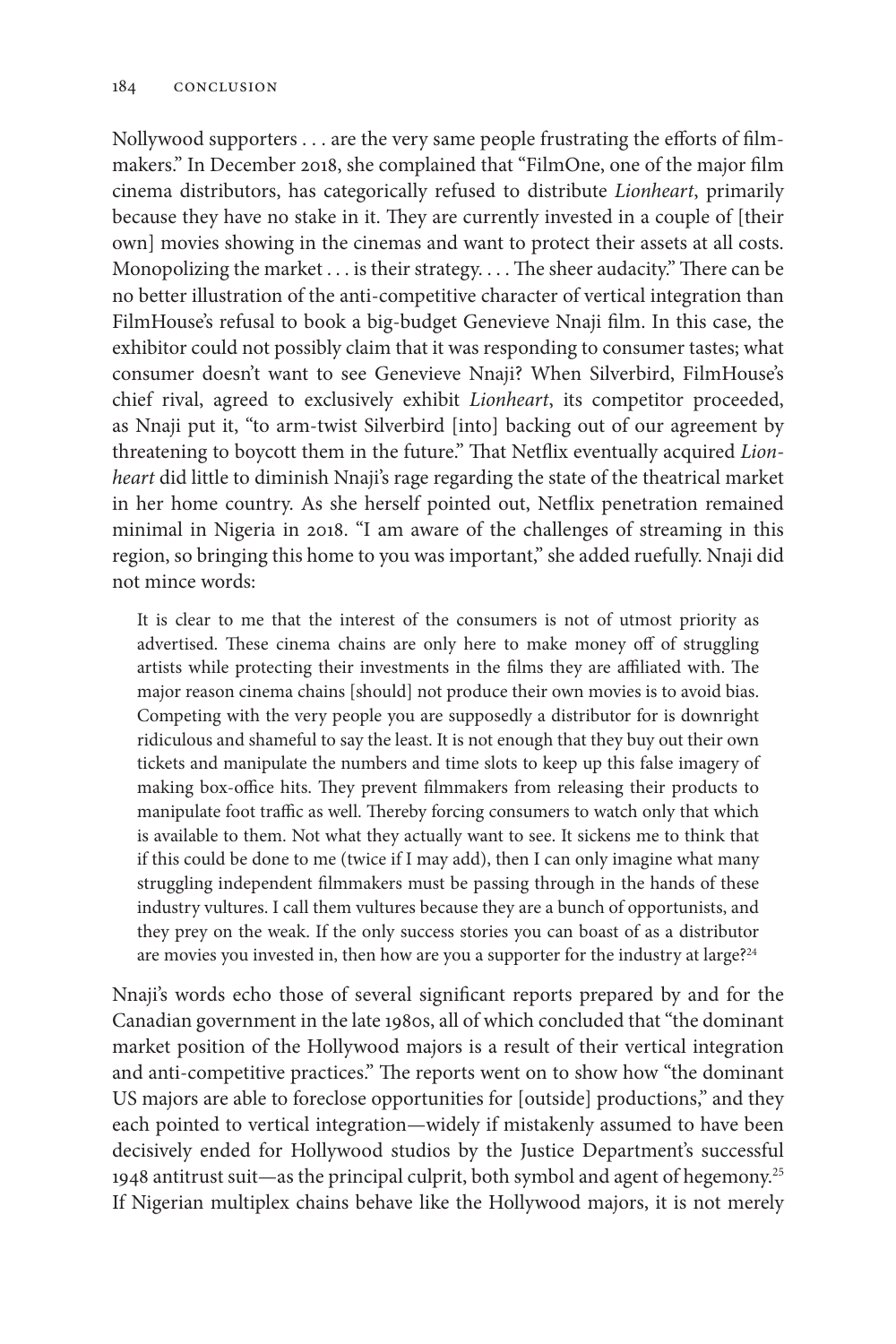because the latter are their corporate partners. It is also because Hollywood's business model, with all its malpractices, has long been aggressively exported as the *only* model, a precondition for constructing the big screen. While FilmOne, conveniently omitting mention of vertical integration and other anti-competitive practices, alleges that it is uniquely equipped to generate blockbusters, Nigerian filmmaker Chris Ihidero firmly disagrees. "It is a lie that you need the muscle of a FilmOne to make tent-pole movies like *The Wedding Party*," he told me, employing a term ("tent-pole") familiar from Hollywood discourse, and that refers to "event" films whose box-office success and commercial tie-ins (soundtrack albums, music videos, television specials, action figures, and so on) can be sufficient to prop up entire studios. "You could make them if only you knew that the owners of the cinemas . . . weren't invested in similar films for which they've already reserved the juiciest slots."26

Turned down by the multiplexes, Kayode Kasum was forced to settle for screenings of *Oga Bolaji* at the "boutique" seventy-seat cinema at HappyLand/Happy-World, an entertainment complex modeled (as its name suggests) on Disneyland and Disneyworld, and located in mainland Lagos, over a dozen miles northwest of the shiny multiplexes on Victoria Island. Yet even this opportunity—a chance for a Nigerian film to be exhibited on a big screen in Nigeria—had to be secured by American capital. Kuumba Media, a distribution company based in New York and founded by Ghanaian-American entrepreneur Freda Afia Frimpong, acquired the American and Nigerian streaming and exhibition rights to *Oga Bolaji*, booking it at HappyLand/HappyWorld after FilmHouse and the other major theater chains rejected it.27 Premiering on Easter weekend in 2019, the film was shown on HappyLand/HappyWorld's single screen—the only big screen within a six-mile radius—where it was flanked by a beauty salon and all-purpose "entertainment center" hosting snooker and table-tennis tournaments, karaoke, and wedding parties, among other events.

Near the building's entrance stands an inflatable castle, a "bouncy house" for children that, in its size, materiality, and association with film exhibition, recalls the inflatable plastic-and-nylon CineDomes that once played host to Cinerama screenings in this part of Lagos, even as it obviously evokes all things Disney. The latter's influence pervades HappyLand/HappyWorld, whose mascot, Rikky Rabbit, is an amalgamation of Mickey Mouse and Bugs Bunny (a Warner Bros. property). Such feel-good associations may or may not mask the imperialism embedded both in the obvious inspiration of Disney and in the dominance of Hollywood blockbusters like *John Wick* (Chad Stahelski, 2014) and its sequels on the Happy-Land/HappyWorld screen, despite the claim that the cinema serves "independent African films."28 American capital was thus doubly implicated in the theatrical exhibition of *Oga Bolaji* in Kasum's native Nigeria. Facilitated by American investment, as Kuumba Media paid for access to the HappyLand/HappyWorld screen, renting it for a fixed period, the film's run was further conditioned by the persistent